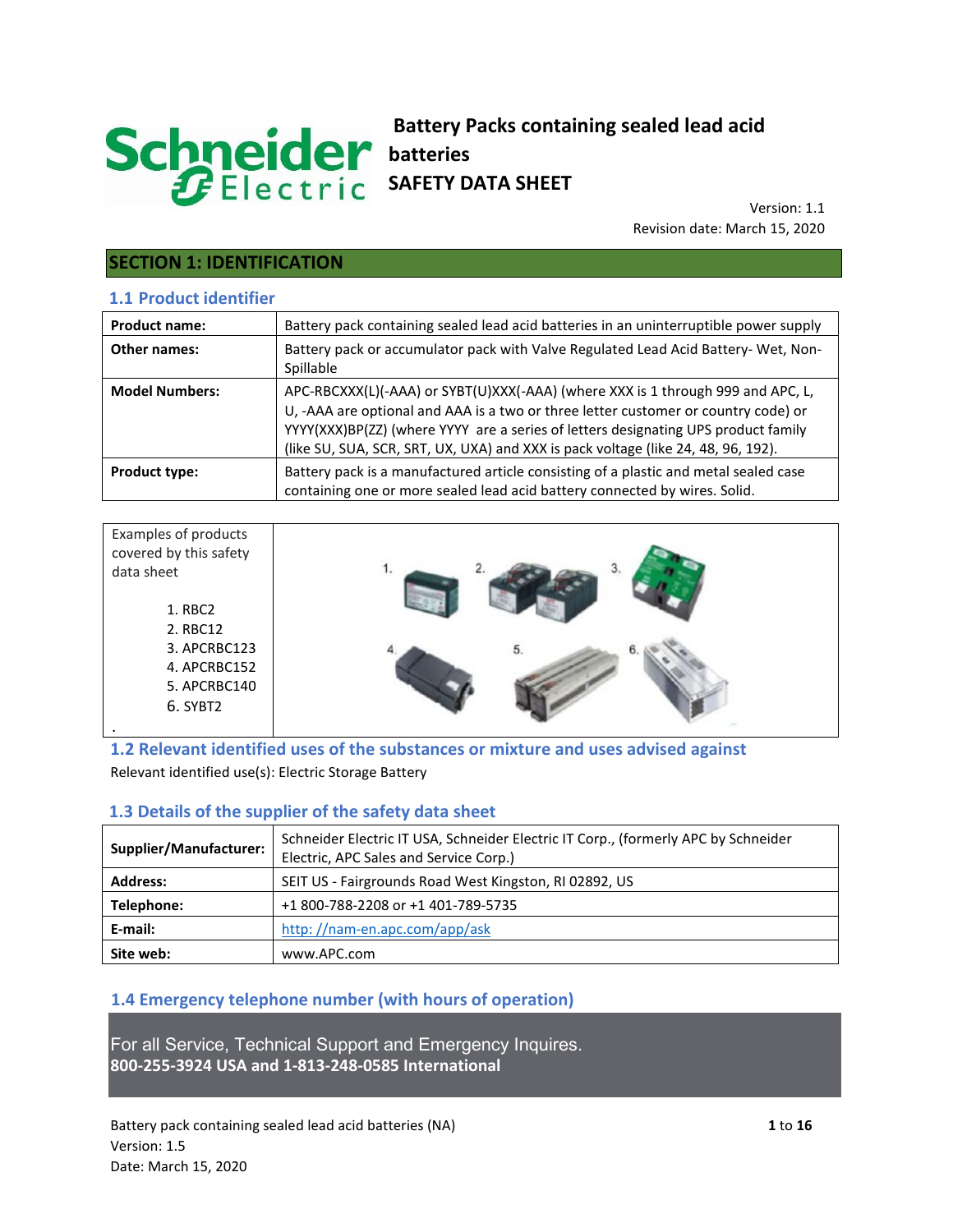## **SECTION 2: HAZARDS IDENTIFICATION**

#### **OSHA Status/HSC**

While this material is not considered hazardous by the OSHA Hazard Communication Standard (29 CFR 1910.1200), this SDS contains valuable information critical to the safe handling and proper use of the product. This SDS should be retained and available for available for employees and other users of this product.

#### **2.1 Classification of the substance or mixture**

**According to CLP No 1272/2008:**  Acute Toxicity Oral 4 – H302 Skin Corrosion 1A – H314 Reproductive Toxicity 1A – H360Df Specific Target Organ Toxicity Repeated Exposure 2 – H373 Hazardous to the aquatic environment Acute 1 – H400 Hazardous to the aquatic environment Chronic 1 – H410

#### **2.2 Label elements**

Signal Word: DANGER



#### **Hazard Statements**

| H302          | Harmful if swallowed.                                              |
|---------------|--------------------------------------------------------------------|
| H314          | Causes severe skin burns and eye damage.                           |
| <b>H360Df</b> | May damage the unborn child. Suspected of damaging fertility.      |
| H373          | May cause damage to organs through prolonged or repeated exposure. |
| H400          | Very toxic to aquatic life.                                        |
| H410          | Very toxic to aquatic life with long lasting effects.              |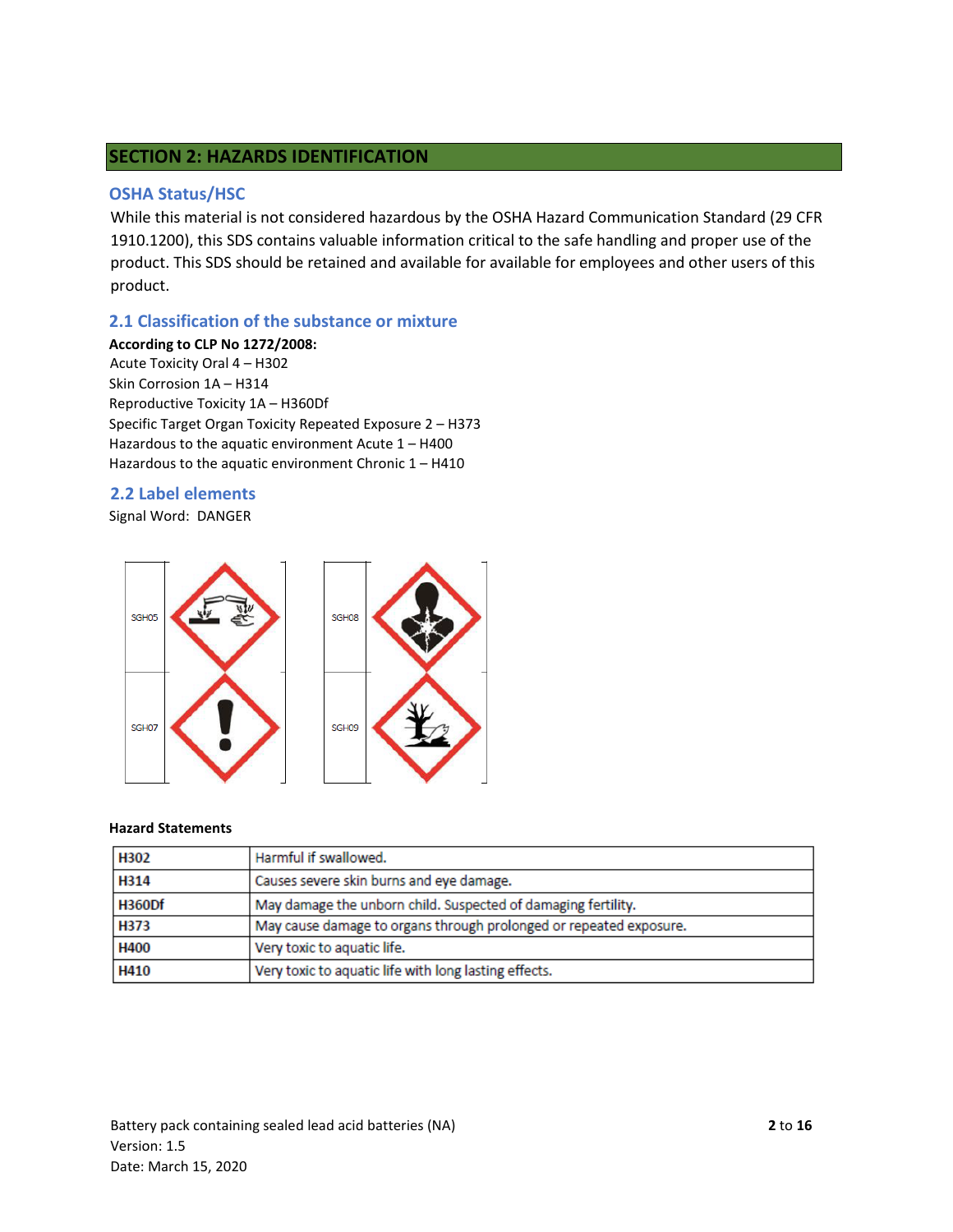| <b>Precautionary statements</b>                                                                                                     |
|-------------------------------------------------------------------------------------------------------------------------------------|
| Obtain special instructions before use.                                                                                             |
| Do not handle until all safety precautions have been read and understood.                                                           |
| Do not breathe mist/vapours/spray.                                                                                                  |
| Wash thoroughly after handling.                                                                                                     |
| Do not eat, drink or smoke when using this product.                                                                                 |
| Wear protective gloves/protective clothing/eye protection/face protection.                                                          |
| Use personal protective equipment as required.                                                                                      |
| Avoid release to the environment.                                                                                                   |
| IF INHALED: Remove victim to fresh air and keep at rest in a position<br>comfortable for breathing.                                 |
| IF ON SKIN (or hair): Take off immediately all contaminated clothing. Rinse skin with<br>water/shower.                              |
| Immediately call a POISON CENTER or doctor/physician.                                                                               |
| Specific treatment, see supplemental first aid information.                                                                         |
| Wash contaminated clothing before reuse.                                                                                            |
| IF IN EYES: Rinse cautiously with water for several minutes. Remove contact lenses, if<br>present and easy to do. Continue rinsing. |
| IF SWALLOWED: Immediately call a POISON CENTER or doctor/physician if you feel unwell.                                              |
| Rinse mouth.                                                                                                                        |
|                                                                                                                                     |

| <b>P331</b>   | Do NOT induce vomiting.                                                                                                |
|---------------|------------------------------------------------------------------------------------------------------------------------|
| P314          | Get medical advice/attention if you feel unwell.                                                                       |
| $P308 + P313$ | IF exposed or concerned: Get medical advice/attention.                                                                 |
| P391          | Collect spillage.                                                                                                      |
| P405          | Store locked up.                                                                                                       |
| <b>P501</b>   | Dispose of content and/or container in accordance with local, regional, national, and/or<br>international regulations. |

## **2.3 Other hazards**

OSHA HCS 2012: According to US law (29 CFR 1910.1200- Hazard Communication Standard), this material is considered hazardous.

## **Canada:**

## **2.1 Classification of the substance or mixture**

Very Hazardous- D1A Other Hazards – D2A Corrosive – E

## **2.2 Label elements**



Battery pack containing sealed lead acid batteries (NA) **3** to **16** Version: 1.5 Date: March 15, 2020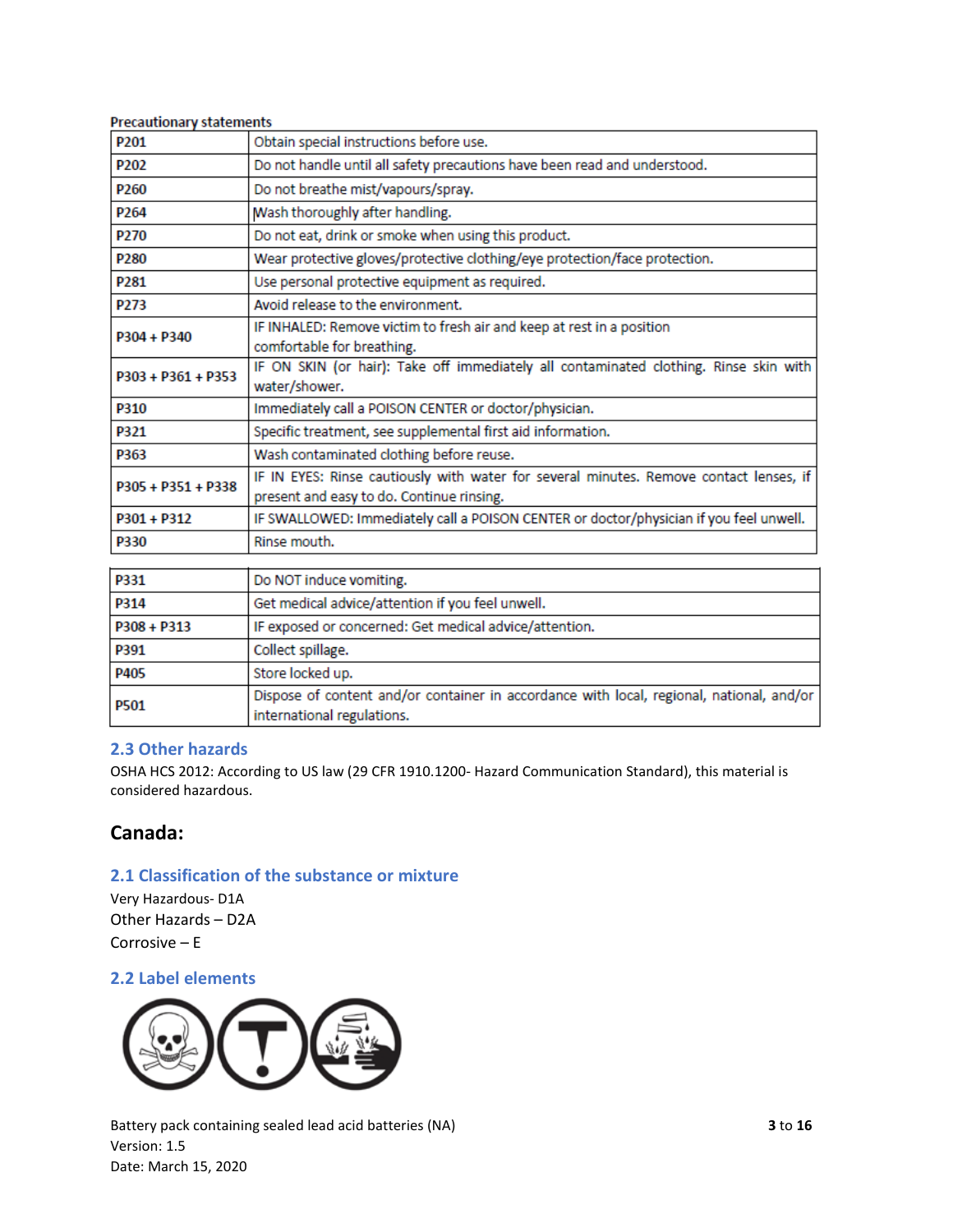## **2.3 Other hazards**

In Canada, the product listed above is considered as hazardous according to the Workplace Hazardous Materials Information System (WHMIS).

#### **2.4 Other information**

Acid batteries used in APC by Schneider Electric Replacement Battery Cartridges (RBCs) are contained within cartridges and are sealed, non-spillable design. Under normal use and handling, there is no contact with the internal components of the battery or the chemical hazards. Under normal use and handling, these products do not emit regulated or hazardous substances. Misuse of the product, such as overcharging, may result in a discharge of battery electrolyte. Classification provided are for the battery electrolyte and are only applicable in the event that the electrolyte is discharged.

## **SECTION 3: COMPOSITION / INFORMATION ON INGREDIENTS**

#### **3.1 Substances:**

The material does not meet the criteria of a substance in accordance with regulation (EC) No 1272/2008

| <b>Chemical Name</b>      | <b>CAS Number</b> | <b>EC Number</b> | Composition (%) | Classification                                                                                                                    |
|---------------------------|-------------------|------------------|-----------------|-----------------------------------------------------------------------------------------------------------------------------------|
| Lead                      | 7439-92-1         | 231-100-4        | 59.650%         | Annex VI: Acute Tox 4, H332;<br>Acute Tox 4, H302; Repr. 1A,<br>H360df; STOT RE 2, H373; Aquatic                                  |
|                           |                   |                  |                 | Acute 1, H400; Aquatic Chronic 1,<br>H410                                                                                         |
| Sulfuric Acid             | 7664-93-9         | 231-639-5        | 18.150%         | Annex VI: Table 3.1: Skin Corr. 1A;<br>H314                                                                                       |
| 1-Propene,<br>Homopolymer | 9003-07-0         | <b>NA</b>        | 10.000%         | <b>Not Classified</b>                                                                                                             |
| Amorphous/fused<br>silica | 60676-86-0        | <b>NA</b>        | 6.200%          | Not Classified                                                                                                                    |
| Polyvinyl Chloride        | 9002-86-2         | <b>NA</b>        | 2.600%          | <b>Not Classified</b>                                                                                                             |
| Copper                    | 7440-50-8         | 231-159-6        | 2.600%          | Self Classified: Repr. 2, H361; Eye<br>Irrit. 2, H319; STOT SE 3: Resp. Irrit.,<br>H335                                           |
| Tin                       | 7440-31-5         | 231-141-8        | 0.300%          | Self Classified: STOT SE 3: Resp.<br>Irrit., H335; STOT RE 2 (Lungs,<br>Inhalation), H373; STOT RE 1 (CNS,<br>Liver Kidney), H372 |
| Polycarbonate             | 27440-31-5        | <b>NA</b>        | 0.100%          | <b>Not Classified</b>                                                                                                             |
| Steel - Iron              | 7439-89-6         | <b>NA</b>        | 0.3800%         | Not Classified                                                                                                                    |
| Steel - Manganese         | 7439-96-5         |                  | 0.0068%         |                                                                                                                                   |
| Steel - Copper            | 7440-50-8         | 231-159-6        | 0.0060%         | Self Classified: Repr. 2, H361; Eye<br>Irrit. 2, H319; STOT SE 3: Resp. Irrit.,<br>H335                                           |
| Steel - Carbon            | 7440-44-0         | <b>NA</b>        | 0.0036%         | <b>Not Classified</b>                                                                                                             |
| Steel - Nickel            | 7440-02-0         | <b>NA</b>        | 0.0020%         | Annex VI: Skin Sens. 1, H317, Carc.<br>1B, H350, STOT RE 1, H372                                                                  |
| Steel - Silicon           | 7440-21-3         | <b>NA</b>        | 0.0016%         | <b>Not Classified</b>                                                                                                             |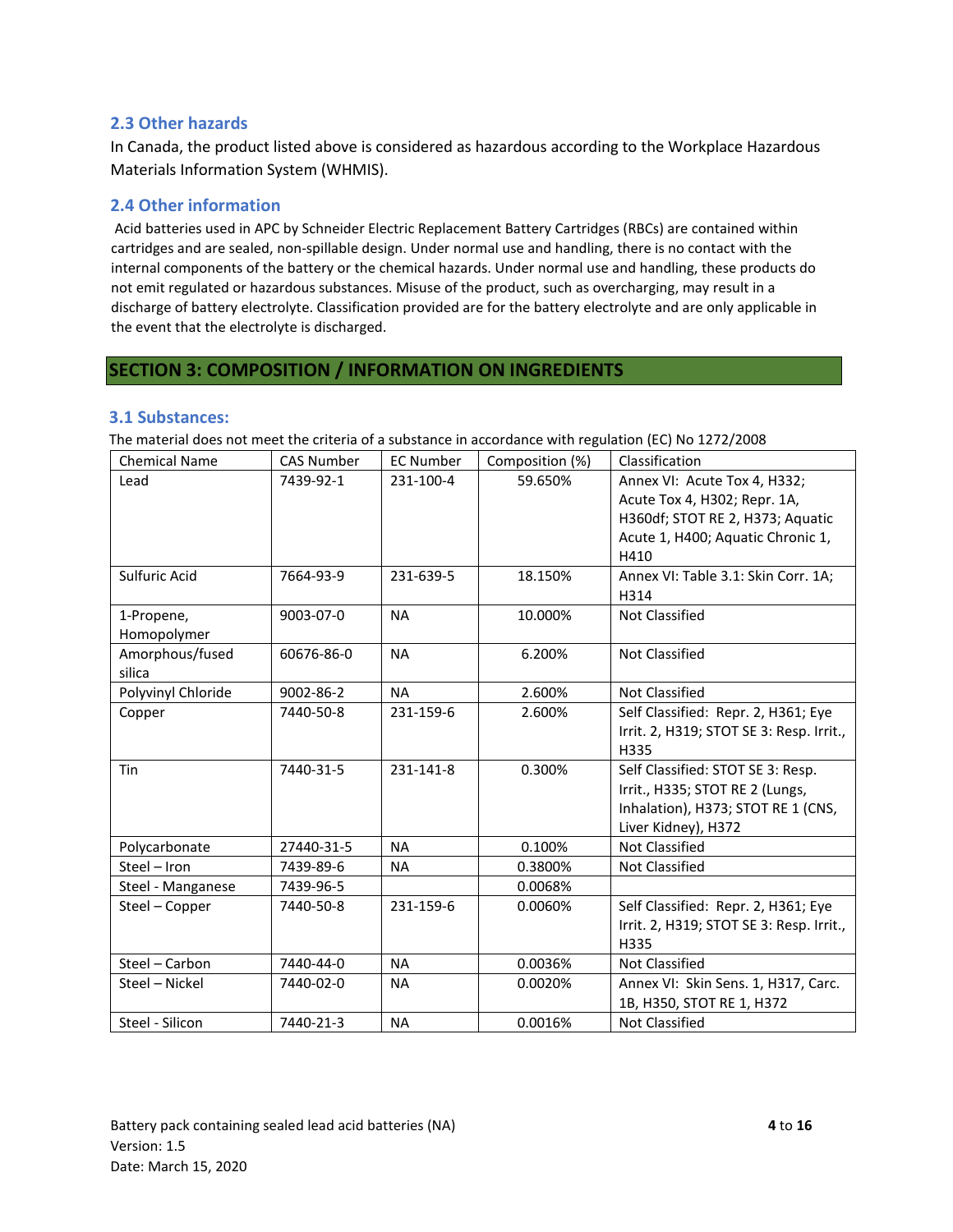## **SECTION 4: FIRST AID MEASURES**

#### **4.1 Description of first aid measures**

#### **General information**

The following first aid measures are required only in case of exposure to interior battery components after damage of the external battery casing.

Undamaged, closed cells do not represent a danger to the health.

| Eye contact       | If IN EYES: Rinse cautiously with water for several minutes. Remove contact lenses, if present<br>and easy to do. Continue rinsing. If signs/symptoms develop, get medical attention.                                                                                                                                                                                                                          |
|-------------------|----------------------------------------------------------------------------------------------------------------------------------------------------------------------------------------------------------------------------------------------------------------------------------------------------------------------------------------------------------------------------------------------------------------|
| <b>Inhalation</b> | IF INHALED: Remove victim to fresh air and keep at rest in a position comfortable for<br>breathing. Administer oxygen if breathing is difficult. Give artificial respiration if victim is not<br>breathing. Do not use mouth-to-mouth if victim inhaled the substance; give artificial<br>respiration with the aid of a pocket mask equipped with one-way valve or other proper<br>respiratory medical device. |
| Skin contact      | IF ON SKIN: Wash with plenty of soap and water. Take off contaminated clothing and wash<br>before reuse. If signs/symptoms develop, get medical attention.                                                                                                                                                                                                                                                     |
| Ingestion         | Do NOT induce vomiting. If conscious, drink large quantities of milk or water. Follow<br>with milk of magnesia, beater egg, egg whites or vegetable oil. Get medical attention<br>immediately.                                                                                                                                                                                                                 |

#### **4.2 Most important symptoms and effects, both acute and delayed**

Refer to Section 11 - Toxicological Information

#### **4.3 Indication of any immediate medical attention and special treatment needed**

See section: Description of first aid measures

Notes to Physician: All treatments should be based on observed signs and symptoms of distress in the patient. Consideration should be given to the possibility that overexposure to materials other than this product may have occurred.

## **SECTION 5: FIRE-FIGHTING MEASURES**

#### **5.1 Extinguishing media**

| Suitable extinguishing media | Dry chemical or CO2                                                    |
|------------------------------|------------------------------------------------------------------------|
| Unsuitable extinguishing     | Water should not be used unless from safe distance due to vigorous and |
| media                        | exothermic reaction which will result.                                 |

#### **5.2 Special hazards arising from the substance or mixture**

| <b>Unusual Fire and Explosion</b><br><b>Hazards</b> | Hydrogen and oxygen gases are produced during normal battery<br>operation and charging. These gases escape through the battery vents<br>and may form an explosive atmosphere around the battery if ventilation<br>is poor. Avoid open flame, sparks and other ignition sources in areas |
|-----------------------------------------------------|-----------------------------------------------------------------------------------------------------------------------------------------------------------------------------------------------------------------------------------------------------------------------------------------|
|                                                     | where batteries are used and stored.                                                                                                                                                                                                                                                    |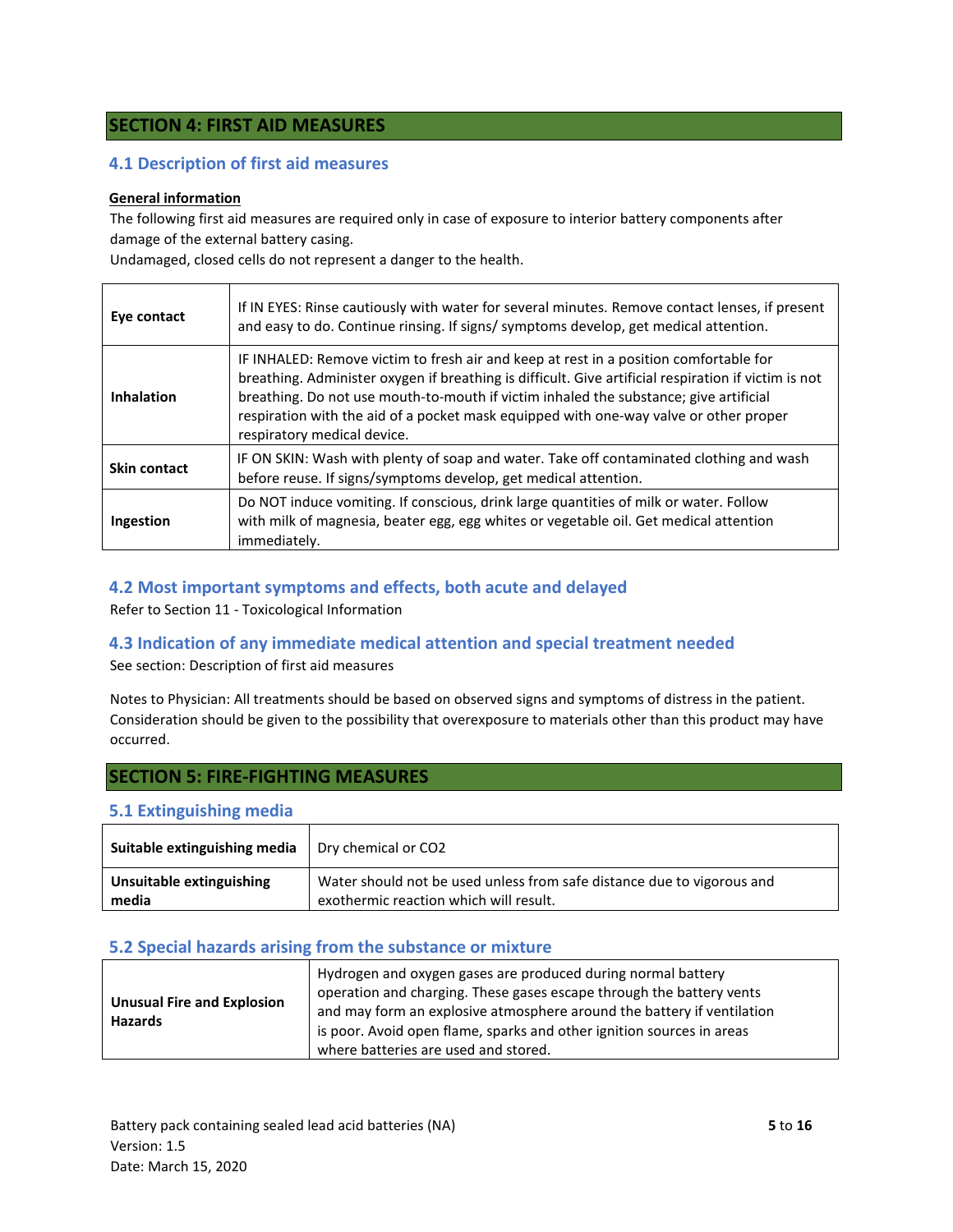| <b>Hazardous Combustion</b><br><b>Products</b> | Acid mists and vapors, toxic fumes from burning plastic. |
|------------------------------------------------|----------------------------------------------------------|
|------------------------------------------------|----------------------------------------------------------|

## **5.3 Advice for firefighters**

#### **6.1 Personal precautions, protective equipment and emergency procedures**

| For non-emergency<br>personnel | Do not walk through spilled material. Wear appropriate personal protective<br>equipment, avoid direct contact. Do not touch damaged containers or spilled<br>material unless wearing appropriate protective clothing. Ventilate enclosed areas.<br>Do not get in eyes, on skin, or on clothing. Do not breathe dusts or mists. |
|--------------------------------|--------------------------------------------------------------------------------------------------------------------------------------------------------------------------------------------------------------------------------------------------------------------------------------------------------------------------------|
| For emergency<br>responders    | As an immediate precautionary measure, isolate spill or leak area for at least 50 meters<br>(150 feet) in all directions. Keep unauthorized personnel away. Do not get water inside<br>container.<br>See also the information in "For nonemergency personnel".                                                                 |

#### **6.2 Environmental precautions**

| Environmental | Do not discharge into the drains/surface waters/groundwater. |
|---------------|--------------------------------------------------------------|
| precautions   |                                                              |

#### **6.3 Methods and materials for containment and cleaning up**

| <b>Spill</b> | Stop leak if you can do it without risk. If battery is leaking, place battery in a heavy<br>duty plastic bag. Contain spill by diking with soda ash, etc. Neutralize spill area |
|--------------|---------------------------------------------------------------------------------------------------------------------------------------------------------------------------------|
|              | with (soda or ash lime, dilute with acetic acid). Make certain mixture is neutral<br>then collect residue and place in a drum or other suitable container.                      |

#### **6.4 Reference to other sections**

See Section 1 for emergency contact information.

See Section 8 for information on appropriate personal protective equipment.

See Section 13 for additional waste treatment information.

## **SECTION 7: HANDLING AND STORAGE**

The information in this section contains generic advice and guidance. The list of Identified Uses in Section 1 should be consulted for any available use-specific information provided in the Exposure Scenario(s).

#### **7.1 Precautions for safe handling**

#### **Advice on safe handling**

Handling: Use only in well ventilated areas. Use caution when combining with water; DO NOT add water to corrosive liquid, ALWAYS add corrosive liquid to water while stirring to prevent release of heat, steam and fumes. Wear appropriate personal protective equipment, avoid direct contact. Do not get in eyes, on skin, or on clothing. Do not breathe mist, vapors, spray. Avoid direct conductive connection across positive and negative terminals to prevent short circuit. Wash thoroughly with soap and water after handling and before eating, drinking, or using tobacco.

Battery pack containing sealed lead acid batteries (NA) **6** to **16** Version: 1.5 Date: March 15, 2020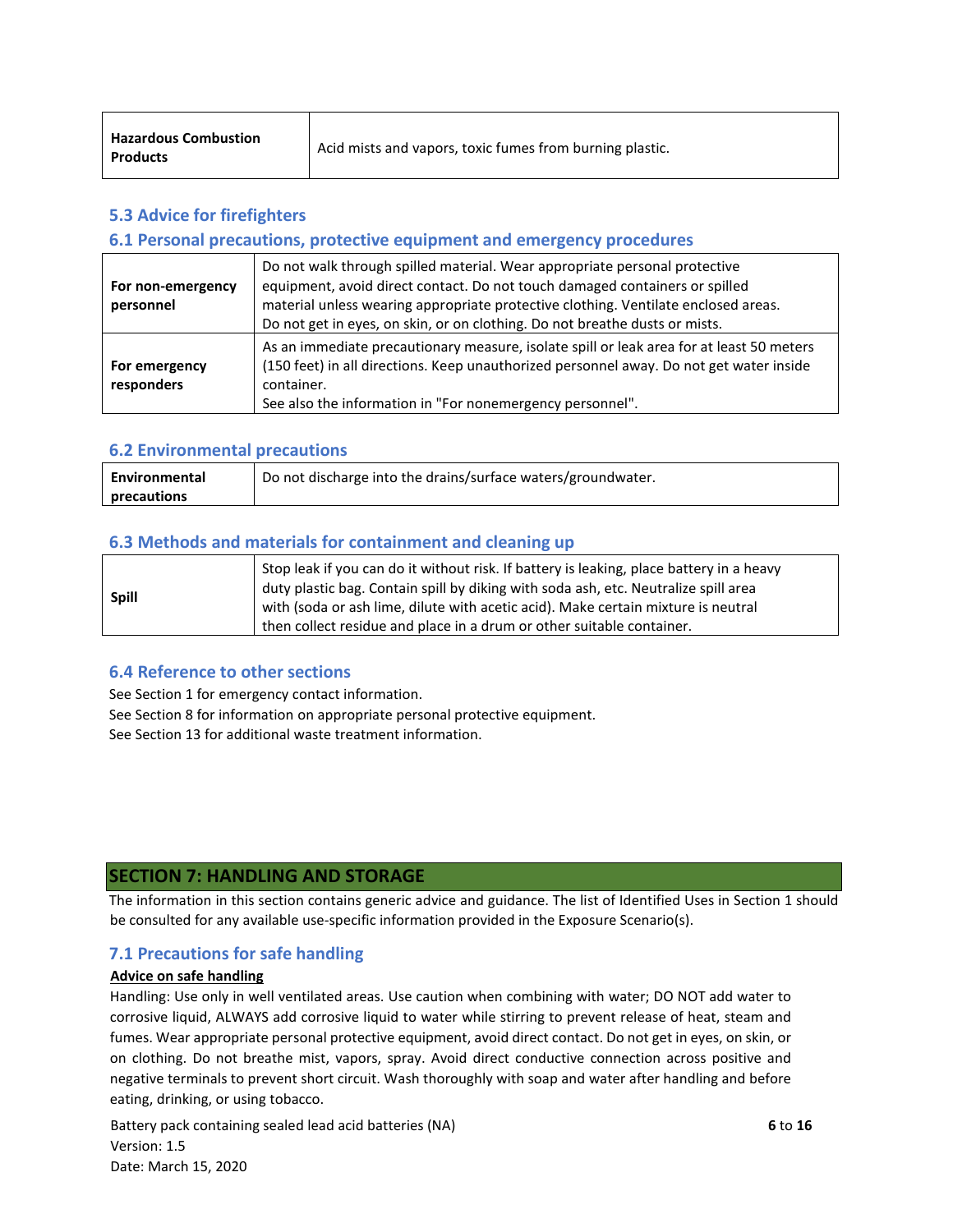## **7.2 Conditions for safe storage, including any incompatibilities**

#### **Requirements for storage rooms and vessels**

Batteries should be kept in an upright position away from ignition sources. Stack batteries so as to prevent accidental contact between terminal and/or other damage to terminals or containers. Whenever feasible, store on shipping pallet or rack. Do not stack loaded pallets or racks on top of other batteries. Store in a cool/low temperature, well ventilated place. Avoid storage in areas exposed to heat or solar buildup.

## **7.3 Specific end use(s)**

| <b>Recommendations</b> | Refer to Section 1.2 – Relevant identified uses. |
|------------------------|--------------------------------------------------|
|                        |                                                  |

#### **SECTION 8: EXPOSURE CONTROLS/PERSONAL PROTECTION**

The information in this section contains generic advice and guidance. Information is provided based on typical anticipated uses of the product. Additional measures might be required for bulk handling or other uses that could significantly increase worker exposure or environmental releases.

#### **8.1 Control parameters**

#### **Occupational exposure limits**

|                                         | <b>Result</b> | <b>NIOSH</b>                                         | <b>OSHA</b>                                          |
|-----------------------------------------|---------------|------------------------------------------------------|------------------------------------------------------|
| Tin (7440-31-5)                         | <b>TWAs</b>   | 2 mg/m3 TWA                                          | Not established                                      |
| Copper (7440-50-8)                      | <b>TWAs</b>   | 1 mg/m3 TWA (dust and mist); 0.1<br>mg/m3 TWA (fume) | 0.1 mg/m3 TWA (fume); 1 mg/m3<br>TWA (dust and mist) |
| Polyvinyl Chloride<br>$(9002 - 86 - 2)$ | <b>TWAs</b>   | Not established                                      | Not established                                      |
| Sulfuric acid (7664-93-9)               | <b>TWAs</b>   | 1 mg/m3 TWA                                          | 1 mg/m3 TWA                                          |
| Lead as Lead, Inorganic<br>compounds    | <b>TWAs</b>   | 0.050 mg/m3 TWA                                      | 50 μg/m3 TWA                                         |

#### **Key to abbreviations**

NIOSH = National Institute of Occupational Safety and Health OSHA = Occupational Safety and Health Administration TWA = Time-Weighted Averages are based on 8h/day, 40h/week exposures

## **Additional advice on limit values**

During normal charging and discharging there is no release of product.

#### **DNELs/DMELs**

No DNELs/DMELs available.

# **PNECs**

No PNECs available.

#### **8.2 Exposure controls**

| Appropriate          | Good general ventilation should be used. Ventilation rates should be matched to         |
|----------------------|-----------------------------------------------------------------------------------------|
| engineering controls | conditions. If applicable, use process enclosures, local exhaust ventilation, or other  |
|                      | engineering controls to maintain airborne levels below recommended exposure limits.     |
|                      | If exposure limits have not been established, maintain airborne levels to an acceptable |
|                      | level.                                                                                  |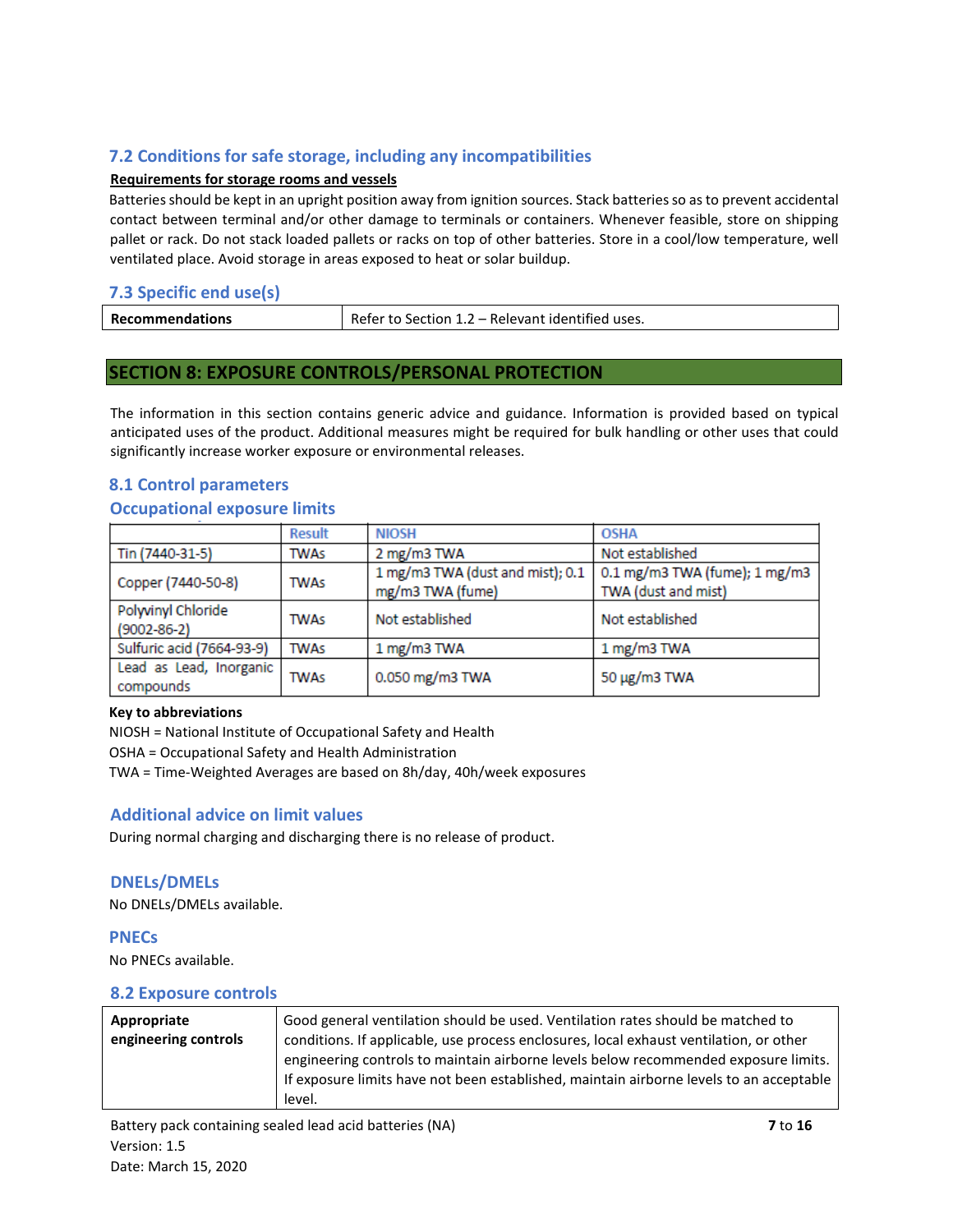## **Individual protection measures**

| <b>Hygiene measures</b>            | When using do not eat, drink or smoke. Wash hands before breaks and after work.                                                                                                                                                                                                        |  |
|------------------------------------|----------------------------------------------------------------------------------------------------------------------------------------------------------------------------------------------------------------------------------------------------------------------------------------|--|
| <b>Eye/face protection</b>         | Wear eye/face protection – Chemical splash goggles, or – Full-face shield with safety<br>glasses.                                                                                                                                                                                      |  |
| <b>Skin protection</b>             |                                                                                                                                                                                                                                                                                        |  |
| <b>Hand protection</b>             | Acid resistant gloves such as rubber, neoprene, vinyl coated, PVC.                                                                                                                                                                                                                     |  |
| <b>Body protection</b>             | Acid resistant clothing with rubber/neoprene boots for major spill clean-up. Acid<br>resistant gloves such as rubber, neoprene, vinyl coated, PVC.                                                                                                                                     |  |
| Other skin protection              | See Body Protection                                                                                                                                                                                                                                                                    |  |
| <b>Respiratory protection</b>      | Follow the European Standard EN 149. Use of European Standard EN 149 approved<br>respirator if exposure limits are exceeded or symptoms are experienced.                                                                                                                               |  |
| Environmental<br>exposure controls | Controls should be engineered to prevent release to the environment, including<br>procedures to prevent spills, atmospheric release and release to waterways. Follow<br>la di sebuah dan sebuah di sebuah dan berasa dan sebuah di sebuah di sebuah di sebuah dan berasa dan berasa da |  |

best practice for site management and disposal of waste.

## **SECTION 9: PHYSICAL AND CHEMICAL PROPERTIES**

## **9.1 Information on basic physical and chemical properties**

#### **Appearance**

| <b>Physical state</b>                   | Solid            |
|-----------------------------------------|------------------|
| Color                                   | Various          |
| Odor                                    | Data lacking     |
| <b>Odor threshold</b>                   | Data lacking     |
| рH                                      | Not applicable.  |
| Melting point/freezing point            | Not applicable.  |
| Initial boiling point and boiling range | Not applicable.  |
| <b>Flash point</b>                      | Not available.   |
| <b>Evaporation rate</b>                 | Not applicable.  |
| Flammability (solid, gas)               | Not flammable.   |
| <b>Upper/lower explosive limits</b>     | Not applicable.  |
| Vapor pressure                          | Not applicable.  |
| <b>Vapor density</b>                    | Not applicable.  |
| <b>Relative density</b>                 | Not available.   |
| Solubility(ies)                         | Not available.   |
| Partition coefficient: n-octanol/water  | Not applicable.  |
| <b>Auto-ignition temperature</b>        | Not applicable.  |
| <b>Decomposition temperature</b>        | Not applicable.  |
| <b>Viscosity</b>                        | Not applicable.  |
| <b>Explosive properties</b>             | Not explosive.   |
| <b>Oxidizing properties</b>             | Not an oxidizer. |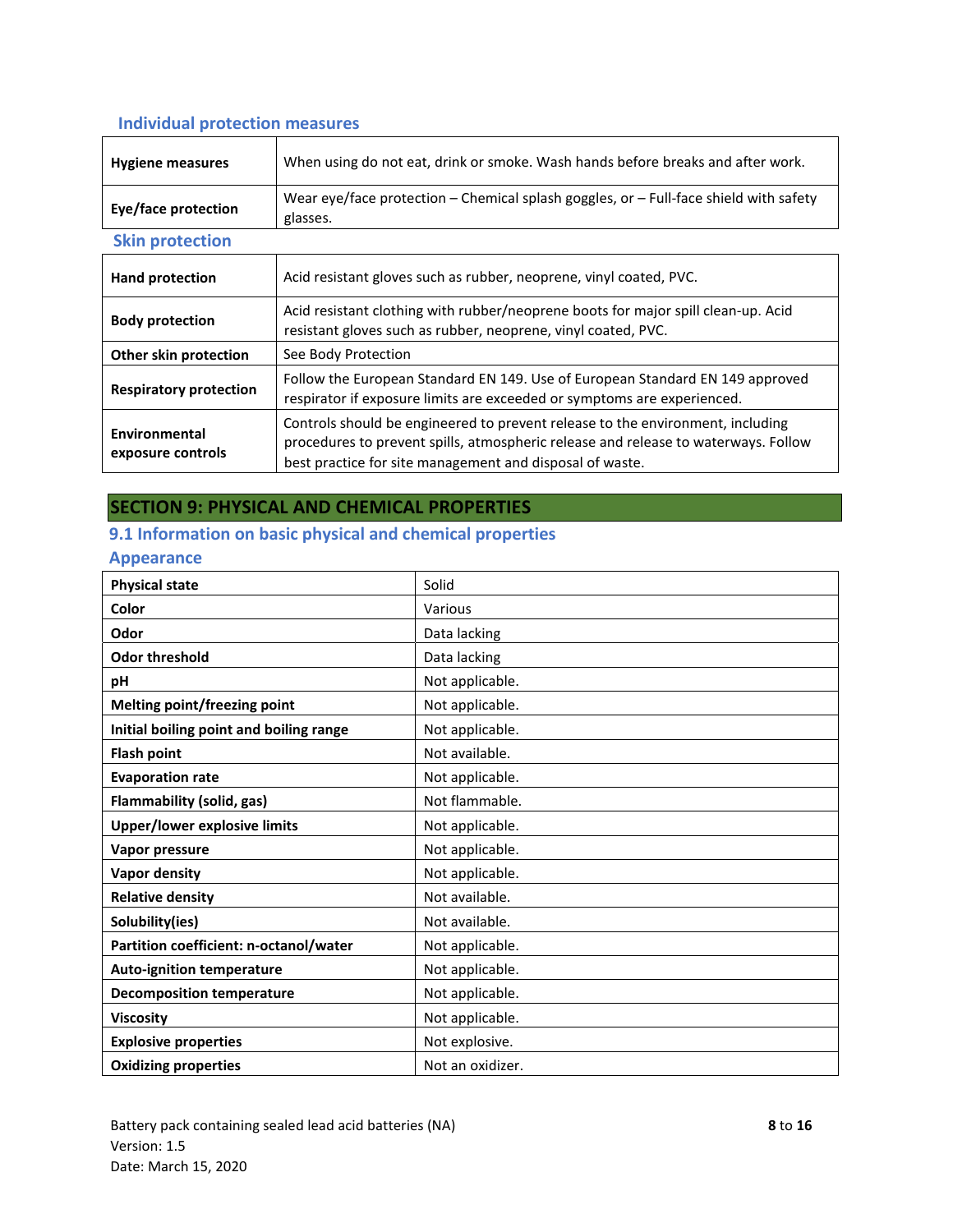## **9.2 Other information**

No additional information.

## **SECTION 10: STABILITY AND REACTIVITY**

| <b>10.1 Reactivity</b>                            | No dangerous reaction known under conditions of normal use.                                                                                                                                                                                                                                          |
|---------------------------------------------------|------------------------------------------------------------------------------------------------------------------------------------------------------------------------------------------------------------------------------------------------------------------------------------------------------|
| <b>10.2 Chemical stability</b>                    | The product is stable under normal temperatures and pressures.                                                                                                                                                                                                                                       |
| <b>10.3 Possibility of hazardous</b><br>reactions | Under normal conditions of storage and use, hazardous reactions will not<br>occur.                                                                                                                                                                                                                   |
| <b>10.4 Conditions to avoid</b>                   | Use only approved charging methods. Avoid overcharging. Avoid short-<br>circuiting. Avoid sparks and other ignition sources. Do not open, break or<br>melt the casing.                                                                                                                               |
| 10.5 Incompatible materials                       | Strong oxidizing or reducing agents.                                                                                                                                                                                                                                                                 |
| <b>10.6 Hazardous</b><br>decomposition products   | Can emit highly toxic fumes when heated. Combustion can produce<br>carbon dioxide and carbon monoxide. Will release an explosive<br>hydrogen/oxygen gas mixture. Oxides of lead, lead and/or lead<br>compounds may be released. Sulfuric acid may release sulfur dioxide<br>and /or sulfur trioxide. |

## **Additional information**

No decomposition if stored and applied as directed.

## **SECTION 11: TOXICOLOGICAL INFORMATION**

## **11.1 Information on toxicological effects**

| Components                        |           |                                                                                                                                                                                                                                                                                                                                                                                                                              |
|-----------------------------------|-----------|------------------------------------------------------------------------------------------------------------------------------------------------------------------------------------------------------------------------------------------------------------------------------------------------------------------------------------------------------------------------------------------------------------------------------|
| Sulfuric acid (15.8% to<br>20.5%) | 7664-93-9 | Acute Toxicity: Ingestion/Oral-Rat LD50 . 2140 mg/kg; Inhalation-Rat<br>LC50 • 510 mg/m <sup>3</sup> 2 Hour(s); Irritation: Eye-Rabbit • 250 µg • Severe<br>irritation; Multi-dose Toxicity: Inhalation-Rat TCLo . 1.8 mg/m <sup>3</sup> 24<br>Hour(s) 65 Day(s)-Continuous; Peripheral Nerve and Sensation: Recording<br>from peripheral motor nerve; Kidney, Ureter, and Bladder: Changes in<br>both tubules and glomeruli |
| Polyvinyl Chloride (2.6%)         | 9002-86-2 | Tumorigen / Carcinogen: Ingestion/Oral-Rat TDLo . 210 g/kg 30 Week(s)-<br>Continuous; Tumorigenic: Equivocal tumorigenic agent by RTECS<br>criteria; Lungs, Thorax, or Respiration: Tumors; Skin and Appendages:<br>Other: Tumors                                                                                                                                                                                            |
| Copper (2.6%)                     | 7440-50-8 | Reproductive: Ingestion/Oral-Rat TDLo . 152 mg/kg (22W pre);<br>Reproductive Effects: Effects on Embryo or Fetus: Fetotoxicity (except<br>death, e.g., stunted fetus); Reproductive Effects: Specific Developmental<br>Abnormalities: Central nervous system                                                                                                                                                                 |

| <b>Acute toxicity</b>       | Acute Toxicity - Oral 4 - ATEmix= 703.47mg/kg |
|-----------------------------|-----------------------------------------------|
| <b>Irritation/Corrosion</b> | Skin Corrosion 1A                             |
| <b>Sensitization</b>        | There is no data available.                   |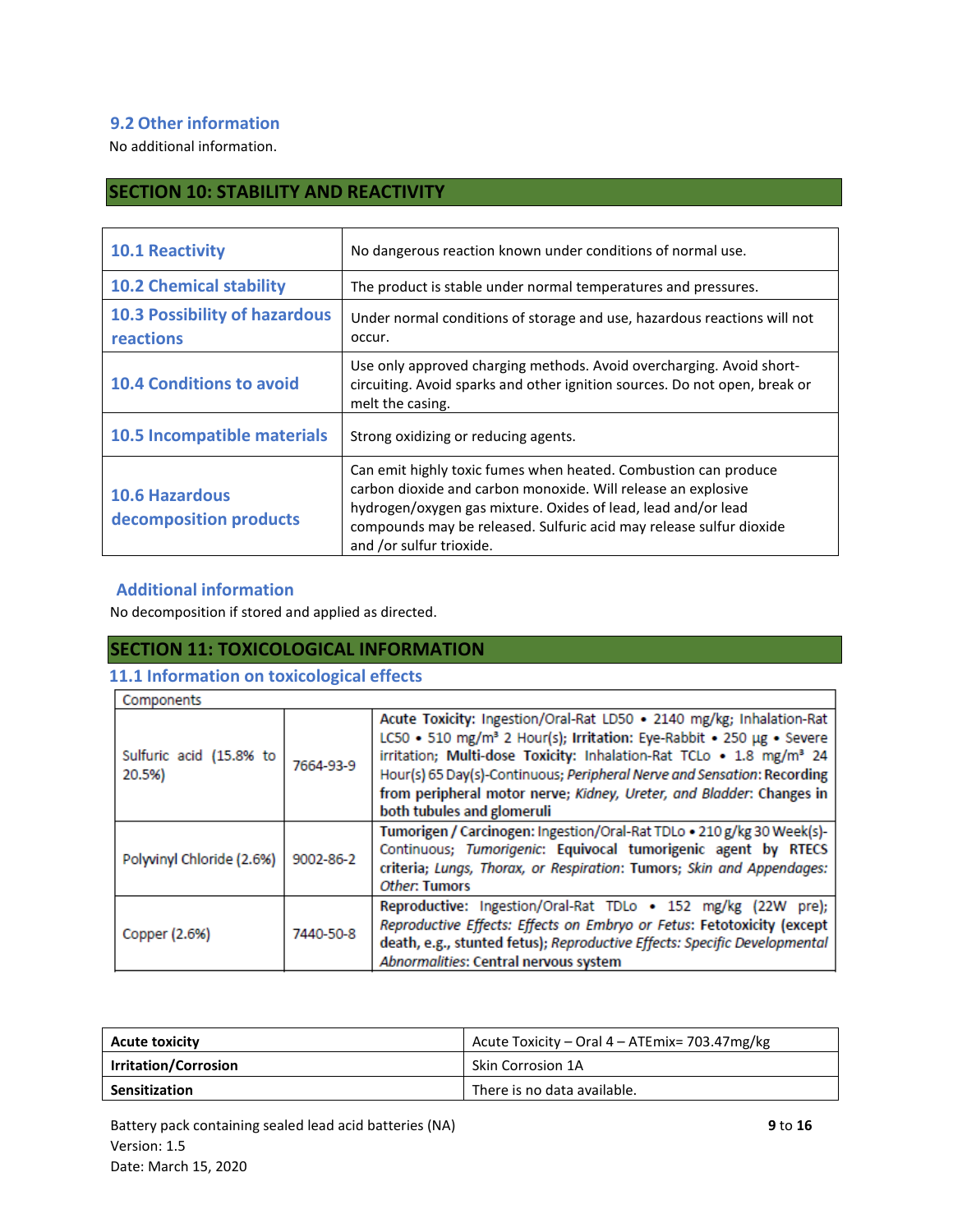| <b>Mutagenicity</b>                                | There is no data available.                        |
|----------------------------------------------------|----------------------------------------------------|
| Carcinogenicity                                    | There is no data available.                        |
| <b>Reproductive toxicity</b>                       | Toxic to Reproduction 1A                           |
| <b>Teratogenicity</b>                              | There is no data available.                        |
| Specific target organ toxicity (single exposure)   | There is no data available.                        |
| Specific target organ toxicity (repeated exposure) | Specific Target Organ Toxicity Repeated Exposure 2 |
| <b>Aspiration hazard</b>                           | There is no data available.                        |

Target Organs: Nervous System, Blood, Liver, Kidney

Information on the likely routes of exposure: Dermal contact, Eye contact, Inhalation, Ingestion

## **Potential health effects**

| <b>Inhalation</b>        |                                                                                                                                                                                                                                                                                                                                                                                                                                                                                                                                                                                                                                                                                                                                                                                                                                                                                                                                                                                                                                                                                                                                                      |
|--------------------------|------------------------------------------------------------------------------------------------------------------------------------------------------------------------------------------------------------------------------------------------------------------------------------------------------------------------------------------------------------------------------------------------------------------------------------------------------------------------------------------------------------------------------------------------------------------------------------------------------------------------------------------------------------------------------------------------------------------------------------------------------------------------------------------------------------------------------------------------------------------------------------------------------------------------------------------------------------------------------------------------------------------------------------------------------------------------------------------------------------------------------------------------------|
| Acute (Immediate)        | Lead - For industry, inhalation is much more important than is ingestion. Systemic effects<br>include loss of appetite, anemia, malaise, insomnia, headache, irritability, muscle and joint<br>pains, tremors, flaccid paralysis without anesthesia, hallucinations and distorted<br>perceptions, muscle weakness, gastritis and liver changes. Major organ systems affected<br>are the nervous system, blood system and kidneys. Experimental evidence suggests that<br>blood levels of lead below 10 µg/dL can lower the IQ scores of children. Low levels of lead<br>impair neurotransmission and immune system function and may increase systolic blood<br>pressure. Reversible kidney damage can occur from acute exposure. Sulfuric Acid -<br>Experimental poison by inhalation.                                                                                                                                                                                                                                                                                                                                                               |
| <b>Chronic (Delayed)</b> | Lead - Chronic exposure can lead to irreversible vascular sclerosis, tubular cell atrophy,<br>interstitial fibrosis, and glomerular sclerosis. Very heavy intoxication can sometimes be<br>detected by formation of a dark line on the gum margins. Sulfuric acid - Repeated or<br>prolonged inhalation of sulfuric acid mist can cause inflammation of the upper respiratory<br>tract, leading to chronic bronchitis. Severe exposure may cause chemical pneumonitis.<br>Erosion of tooth enamel due to strong acid fume exposure has been observed in industry.<br>Workers exposed to low concentrations of the vapors gradually lose their sensitivity to its<br>irritating action. Occupational exposures to strong-acid mists containing sulfuric acid have<br>been associated with several respiratory tract cancers. However, there is no animal data<br>supporting the carcinogenicity of sulfuric acid. Sulfuric acid has been found to be non-<br>mutagenic, and in two studies of workers employed in lead acid battery manufacture, no<br>association between sulfuric acid mist exposure and respiratory tract cancers was<br>observed. |

#### Skin

| Acute (Immediate) | Sulfuric Acid - Extremely irritating, corrosive, and toxic to tissue, resulting in rapid<br>destruction of tissue, causing severe burns. If much skin is involved, exposure is<br>accompanied by shock, collapse and symptoms similar to those seen in severe burns.<br>Repeated contact with dilute solutions can cause dermatitis. |
|-------------------|--------------------------------------------------------------------------------------------------------------------------------------------------------------------------------------------------------------------------------------------------------------------------------------------------------------------------------------|
| Chronic (Delayed) | No Data Available                                                                                                                                                                                                                                                                                                                    |

Eve

| . .                                 |                                                |
|-------------------------------------|------------------------------------------------|
|                                     | Acute (Immediate)   Causes serious eye damage. |
| Chronic (Delayed) No Data Available |                                                |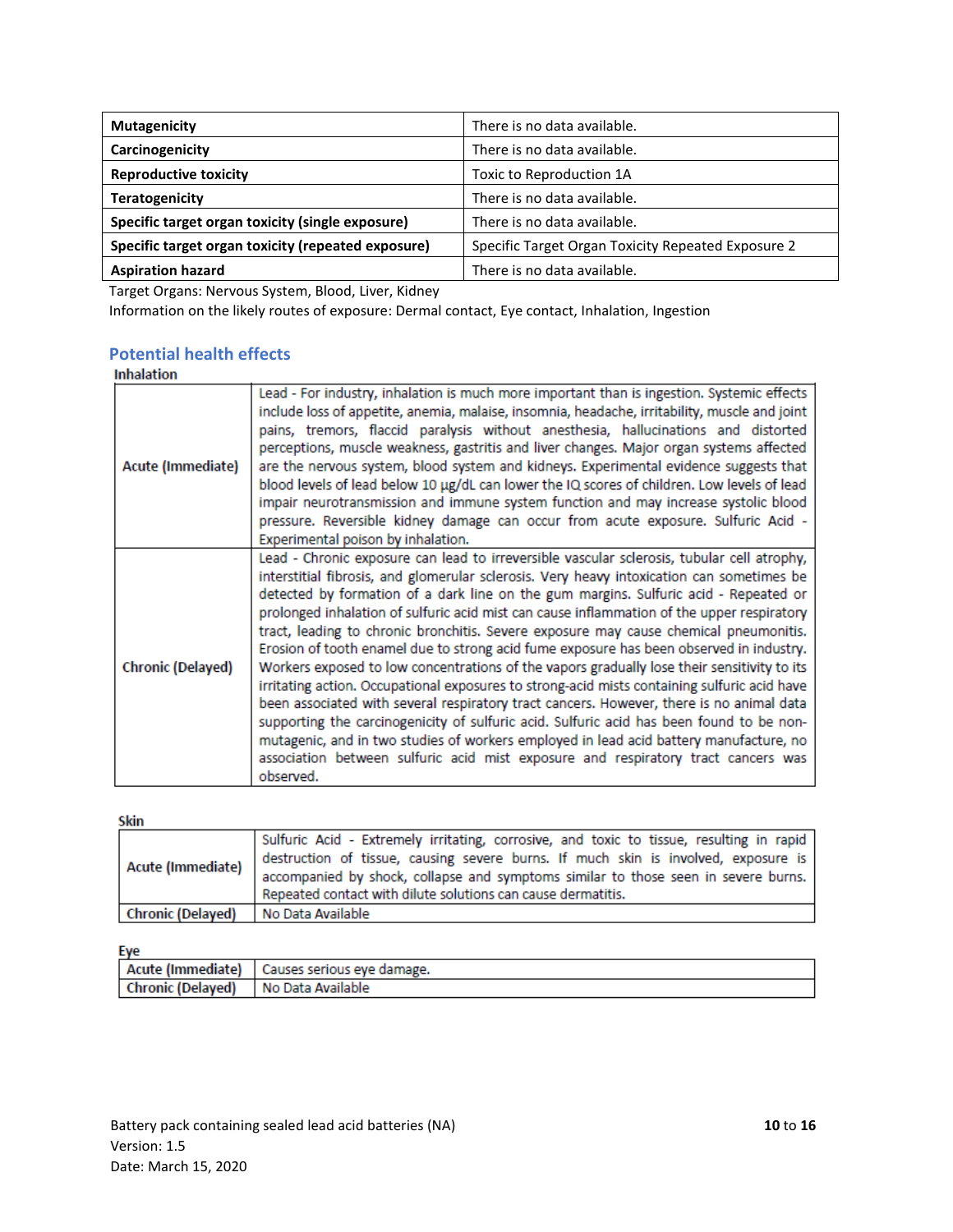| Ingestion                      |                                                                                                                                                                                                                                                                                                              |  |  |
|--------------------------------|--------------------------------------------------------------------------------------------------------------------------------------------------------------------------------------------------------------------------------------------------------------------------------------------------------------|--|--|
| Acute (Immediate)              | Lead - Poison by ingestion in large dosages and with prolonged exposure leading to the<br>same effects as seen in exposure by inhalation. Adults absorb 5-15% of ingested lead and<br>retain less than 5%. Children absorb about 50% and retain about 30%. Sulfuric Acid -<br>Moderately toxic by ingestion. |  |  |
| <b>Chronic (Delayed)</b>       | No Data Available                                                                                                                                                                                                                                                                                            |  |  |
|                                |                                                                                                                                                                                                                                                                                                              |  |  |
| Reproductive<br><b>Effects</b> | Lead - Severe toxicity can cause sterility, abortion, and neonatal mortality and morbidity.<br>Experimental teratogen. Experimental reproductive effects. Pathological lesions have been<br>found on male gonads. Sulfuric Acid - Experimental teratogen.                                                    |  |  |
| Carcinogenic<br><b>Effects</b> | Repeated and prolonged exposure may cause cancer.                                                                                                                                                                                                                                                            |  |  |

| <b>Carcinogenic Effects</b> |                   |                                                         |                                    |  |
|-----------------------------|-------------------|---------------------------------------------------------|------------------------------------|--|
|                             | CAS               | <b>IARC</b>                                             | <b>NTP</b>                         |  |
| Sulfuric acid               | 7664-93-9         | Group 1-Carcinogenic                                    | <b>Not Listed</b>                  |  |
| Lead                        | 7439-92-1         | Group 2A-Probable<br>Reasonably Anticipated to be Human |                                    |  |
|                             |                   | Carcinogen                                              | Carcinogen                         |  |
| Lead as Lead                | NO DATA           | <b>Not Listed</b>                                       | Reasonably Anticipated to be Human |  |
| Compounds                   | <b>AVAILABLE</b>  |                                                         | Carcinogen                         |  |
| Lead as Lead, inorganic     | <b>DATA</b><br>NΟ | Group 2A-Probable                                       | <b>Not Listed</b>                  |  |
| compounds                   | <b>AVAILABLE</b>  | Carcinogen                                              |                                    |  |

## **Other information**

Not available.

## **SECTION 12: ECOLOGICAL INFORMATION**

| 12.1 Toxicity                         | Very toxic to aquatic life. Very toxic to aquatic life with long lasting<br>effects |
|---------------------------------------|-------------------------------------------------------------------------------------|
| 12.2 Persistence and<br>degradability | There is no data available.                                                         |
| 12.3 Bioaccumulative potential        | There is no data available.                                                         |

## **12.4 Mobility in soil**

| <b>Soil/water partition coefficient (K<sub>oc</sub>)</b>   No data available. |                |
|-------------------------------------------------------------------------------|----------------|
| <b>Mobility</b>                                                               | Not available. |

#### **12.5 Results of PBT and vPvB assessment**

| <b>PBT</b> | Not applicable. |
|------------|-----------------|
| vPvB       | Not applicable. |

## **12.6 Other adverse effects**

No known significant effects or critical hazards.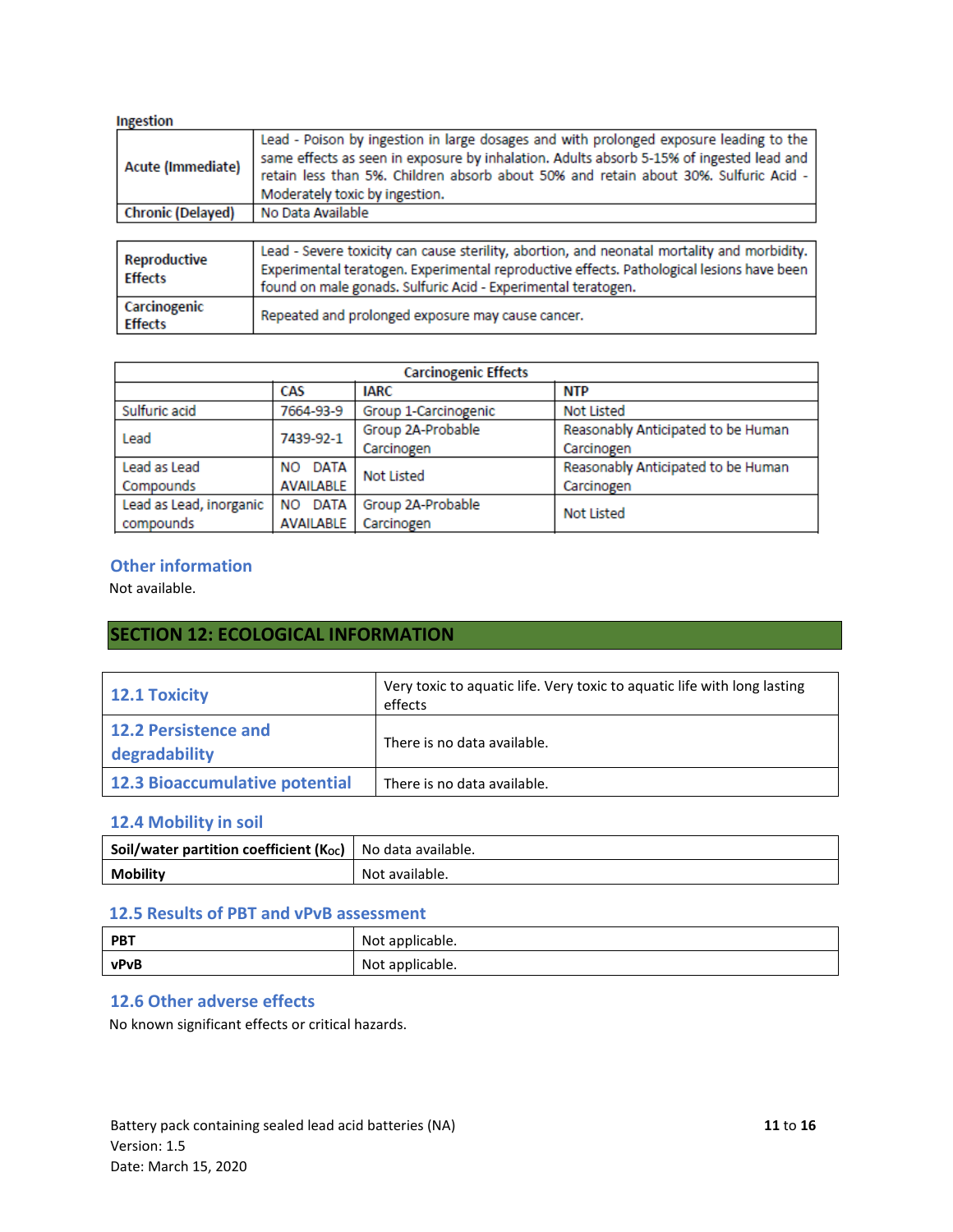#### **SECTION 13: DISPOSAL CONSIDERATIONS**

The information in this section contains generic advice and guidance. The list of Identified Uses in Section 1 should be consulted for any available use-specific information provided in the Exposure Scenario(s).

#### **13.1 Waste treatment methods**

#### **Product**

| <b>Methods of disposal</b> | Dispose of content and/or container in accordance with local, regional,<br>national, and/or international regulations. |
|----------------------------|------------------------------------------------------------------------------------------------------------------------|
| <b>Hazardous waste</b>     | There is no data available.                                                                                            |

#### **Packaging**

| <b>Methods of disposal</b> | Dispose of content and/or container in accordance with local,<br>regional, national, and/or international regulations. |  |
|----------------------------|------------------------------------------------------------------------------------------------------------------------|--|
| <b>Special precautions</b> | There is no data available.                                                                                            |  |

#### **SECTION 14: TRANSPORT INFORMATION**

Battery packs may be shipped alone, within uninterruptible power supplies (UPSs) or battery cabinets. The nonspillable lead acid batteries used in these battery packs are:

- Certified by their manufacturers as capable of withstanding the IATA/ICAO Vibration and Pressure Differential Test and that at a temperature of 55 degrees Centigrade, the electrolyte will not flow from a ruptured or cracked case and there is no free liquid to flow. Schneider Electric only authorizes the use of batteries that meet these criteria.
- Packaged in accordance with the requirements of ADR/RID special provision 598, IMDG special provision 238 and IATA-DGR special provision A67 when shipped inside a UPS or packaged in accordance with the requirements of ADR/RID special provision 598, IMDG special provision 238 and IATA-DGR special provision A67 when shipped inside a UPS or shipped in their original battery pack packaging. When they are shipped inside the UPS or in their original packaging, then they are:
	- o Secured in such a way that they cannot slip, fall or be damaged;
	- $\circ$  When weighing greater than 2.5 kg, provided with carrying devices, unless they are suitably stacked, e.g. on pallets;
	- o Free of dangerous traces of alkalis or acids on the outside; and protected against short circuits.
	- o Outer packaging may be marked "NONSPILLABLE" or "NONSPILLABLE BATTERY." When not marked, the outer packaging needs to be marked with one of these two phrases.
	- o Shipment by air requires on Master Air Waybill the following endorsement in the "Nature and Quantity of Good" box: "Not Restricted as per Special Provision A67"

Please note that if the Battery Pack or UPS containing the Battery pack is not shipped in the original packaging or no longer meets any of the referenced requirements above, then the package must be shipped as follows:

Battery pack containing sealed lead acid batteries (NA) **12** to **16** Version: 1.5 Date: March 15, 2020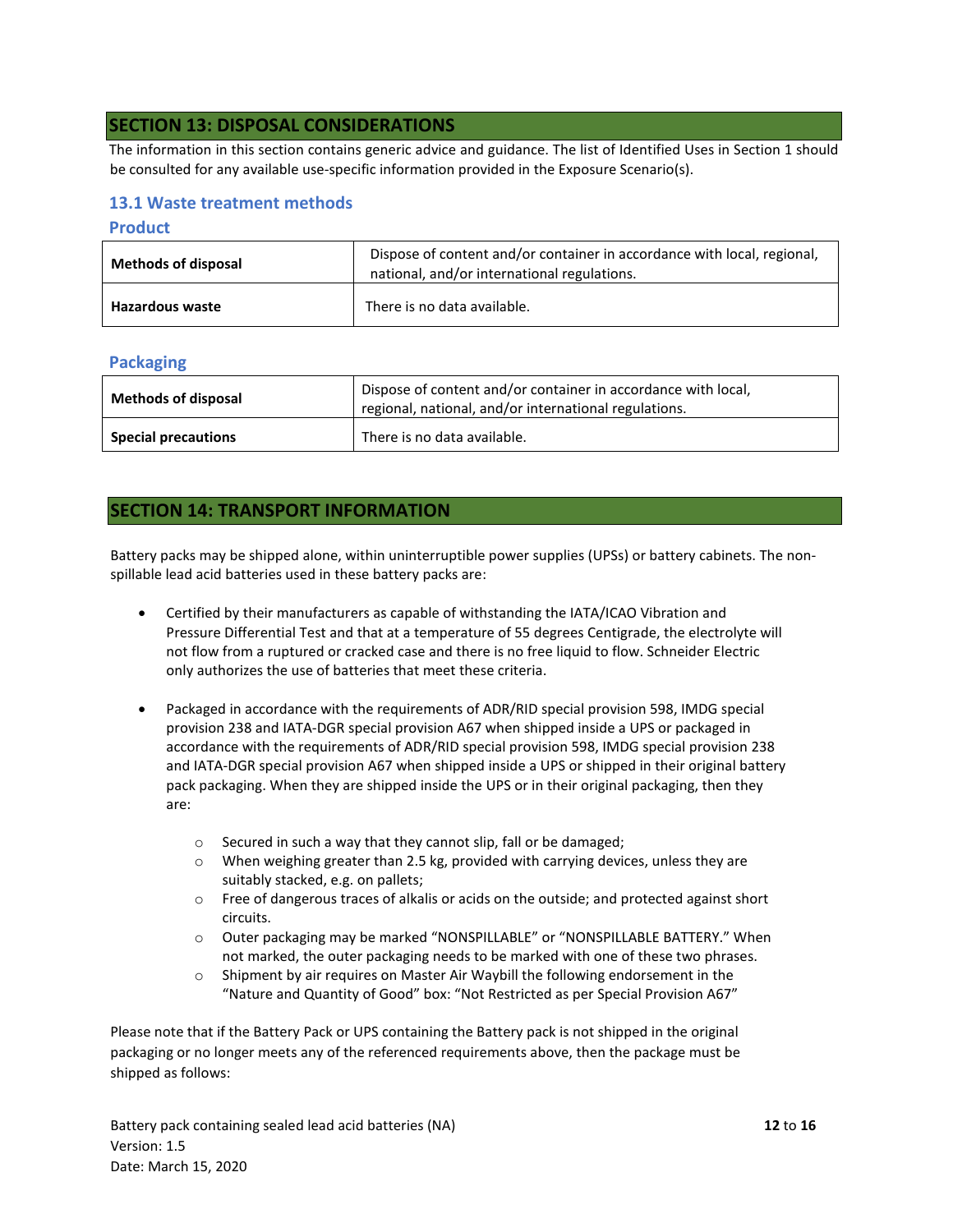|                  | <b>14.1 UN</b> | 14.2 UN proper shipping 14.3 Transport hazard |                       | 14.4 Packing    | <b>14.5 Environmental</b> |
|------------------|----------------|-----------------------------------------------|-----------------------|-----------------|---------------------------|
|                  | number         | name                                          | class(es)             | group           | hazards                   |
| <b>DOT</b>       | <b>UN2800</b>  | Batteries, Wet, Non-                          | Hazard Class 8        | Packing         |                           |
|                  |                | spillable                                     |                       | Group II        |                           |
| <b>TDG</b>       | <b>UN2800</b>  | Batteries, Wet, Non-                          | <b>Hazard Class 8</b> | Packing         |                           |
|                  |                | spillable                                     |                       | <b>Group II</b> |                           |
| IMO/IMDGUN2800   |                | Batteries, Wet, Non-                          | <b>Hazard Class 8</b> | Packing         |                           |
|                  |                | spillable                                     |                       | Group II        |                           |
| IATA/ICAO UN2800 |                | Batteries, Wet, Non-                          | <b>Hazard Class 8</b> | Packing         |                           |
|                  |                | spillable                                     |                       | <b>Group II</b> |                           |

#### **Special precautions for user**

**Transport within user's premises:** always transport in closed containers that are upright and secure. Ensure that persons transporting the product know what to do in the event of an accident or spillage

## **Transport in bulk according to Annex II of**

**MARPOL 73/78 and the IBC Code** 

Not available

## **SECTION 15: REGULATORY INFORMATION**

## **15.1 Safety, health and environmental regulations/legislation specific for the substance or mixture**

| Inventory                 |            |                   |                    |                  |                 |             |
|---------------------------|------------|-------------------|--------------------|------------------|-----------------|-------------|
| Component                 | <b>CAS</b> | <b>Canada DSL</b> | <b>Canada NDSL</b> | <b>EU EINECS</b> | <b>EU ENICS</b> | <b>TSCA</b> |
| 1-propene,<br>homopolymer | 9003-07-0  | Yes               | No                 | No               | Yes             | Yes         |
| Amorphous/fused<br>silica | 60676-86-0 | Yes               | No                 | Yes              | No              | Yes         |
| Calcium                   | 7440-70-2  | Yes               | No                 | Yes              | No              | Yes         |
| Copper                    | 7440-50-8  | Yes               | No                 | Yes              | No              | Yes         |
| Lead                      | 7439-92-1  | Yes               | No                 | No               | No              | Yes         |
| Polycarbonate             | 25037-45-0 | Yes               | No                 | No               | Yes             | Yes         |
| Polyvinyl Chloride        | 9002-86-2  | Yes               | No                 | Yes              | No              | Yes         |
| Sulfuric Acid             | 7664-93-9  | Yes               | No                 | Yes              | No              | Yes         |
| Tin                       | 7440-31-5  | Yes               | No                 | Yes              | No              | Yes         |
| Steel                     | Multiple   | Yes               | No                 | Yes              | No              | Yes         |

#### SARA Hazardous Classifications: Acute Chronic

**TSCA 8(a) CDR Exempt/Partial exemption:** All chemical components are listed or exempt from listing **United States inventory (TSCA 8b**): All components are listed or exempted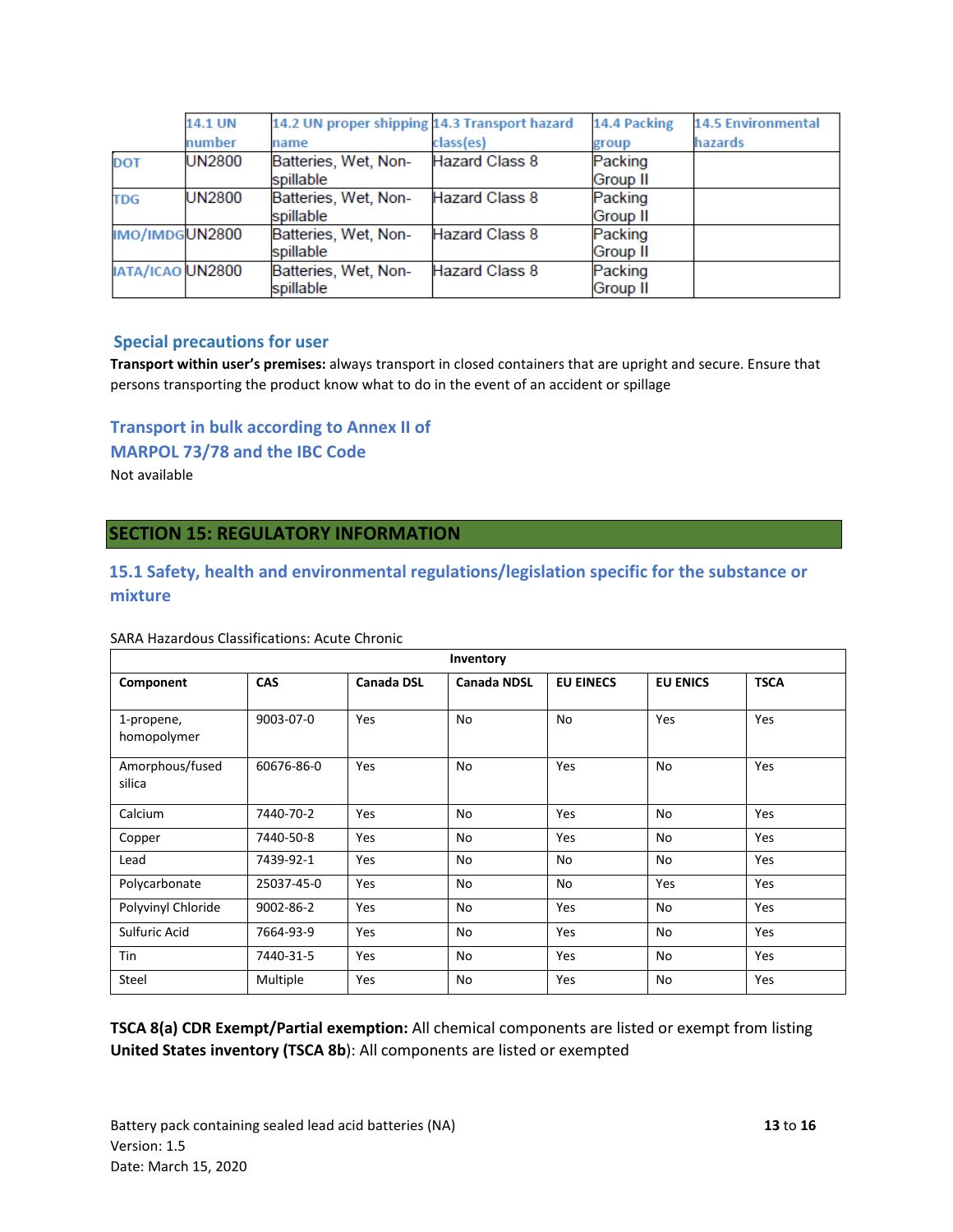| <b>CANADA</b>                                             |                                              |                                                                |  |  |  |
|-----------------------------------------------------------|----------------------------------------------|----------------------------------------------------------------|--|--|--|
|                                                           | <b>WHMIS - Classifications of Substances</b> |                                                                |  |  |  |
| Copper                                                    | Part 1, Group 1 Substance<br>7440-50-8       |                                                                |  |  |  |
| Copper as Copper compounds                                |                                              | Part 1, Group 1 Substance                                      |  |  |  |
| Sulfuric acid                                             | 7664-93-9                                    | Part 1, Group 1 Substance                                      |  |  |  |
|                                                           |                                              | Part 1, Group 4 Substance                                      |  |  |  |
| Lead                                                      | 7439-92-1                                    | (Does not include lead compounds contained in stainless steel, |  |  |  |
|                                                           |                                              | brass, or bronze alloys)                                       |  |  |  |
|                                                           |                                              | Part 1, Group 4 Substance (Does not include lead compounds     |  |  |  |
| Lead as Lead compounds                                    |                                              | contained in stainless steel, brass, or bronze alloys)         |  |  |  |
| Canada - 2005 NPRI (National Pollutant Release Inventory) |                                              |                                                                |  |  |  |
| Copper                                                    | 7440-50-8                                    | Part 1, Group 1 Substance                                      |  |  |  |
|                                                           |                                              |                                                                |  |  |  |
| Connected connected proposition                           |                                              | Dart 1. Crous 1. Cubetanos                                     |  |  |  |

| Copper as copper compounds                                                |           |                               | Part 1, Group 1 Substance                                                  |  |
|---------------------------------------------------------------------------|-----------|-------------------------------|----------------------------------------------------------------------------|--|
| Sulfuric acid                                                             | 7664-93-9 |                               | Part 1, Group 1 Substance                                                  |  |
| Lead                                                                      | 7439-92-1 |                               | Part 1, Group 4 Substance                                                  |  |
| Lead as Lead compounds                                                    |           |                               | Part 1, Group 4 Substance                                                  |  |
| Canada - CEPA - Priority Substances List                                  |           |                               |                                                                            |  |
| No substance Listed                                                       |           |                               |                                                                            |  |
| Canada - DWQ (Drinking Water Quality) - IMACs                             |           |                               |                                                                            |  |
| No substance Listed                                                       |           |                               |                                                                            |  |
| Canada - Accelerated Reduction/Elimination of Toxics (ARET)               |           |                               |                                                                            |  |
| No substance Listed                                                       |           |                               |                                                                            |  |
| Canada - New Brunswick - Ozone Depleting Substances - Schedule A          |           |                               |                                                                            |  |
| No substance Listed                                                       |           |                               |                                                                            |  |
| Canada - New Brunswick - Ozone Depleting Substances - Schedule B          |           |                               |                                                                            |  |
| No substance Listed                                                       |           |                               |                                                                            |  |
| <b>UNITES STATES</b>                                                      |           |                               |                                                                            |  |
| U.S. - OSHA - Process Safety Management - Highly Hazardous Chemicals      |           |                               |                                                                            |  |
| No substance Listed                                                       |           |                               |                                                                            |  |
| U.S. - OSHA - Specifically regulated Chemicals                            |           |                               |                                                                            |  |
|                                                                           |           |                               | 30 µg/m3 Action Level (See 29 CFR 1910.1025); 50 µg/m3 TWA (See 29         |  |
| Lead                                                                      | 7439-92-1 |                               | CFR 1910.1025)                                                             |  |
| Lead as Lead, inorganic                                                   |           |                               | 30 µg/m3 Action Level (See 29CFR 1910.1025, as Pb); 50 µg/m3 TWA           |  |
| compounds                                                                 |           | (See 29 CFR 1910.1025, as Pb) |                                                                            |  |
| U.S. - CAA (Clean Air Act) - 1990 Hazardous Air Pollutants                |           |                               |                                                                            |  |
| No substance Listed                                                       |           |                               |                                                                            |  |
|                                                                           |           |                               | U.S. - CERCLA/SARA - Hazardous Substances and their Reportable Quantities  |  |
|                                                                           |           |                               | 5000 lb final RQ (no reporting of releases of this hazardous substance     |  |
|                                                                           |           |                               | is required if the diameter of the pieces of the solid metal released is   |  |
| Copper                                                                    | 7440-50-8 |                               | >100 μm); 2270 kg final RQ (no reporting of releases of this hazardous     |  |
|                                                                           |           |                               | substance is required if the diameter of the pieces of the solid metal     |  |
|                                                                           |           |                               | released is >100 µm)                                                       |  |
| Sulfuric acid                                                             | 7664-93-9 |                               | 1000 lb final RQ; 454 kg final RQ                                          |  |
| Lead                                                                      |           |                               | 10 lb final RQ (no reporting of releases of this hazardous substance is    |  |
|                                                                           |           |                               | required if the diameter of the pieces of the solid metal released is >100 |  |
|                                                                           | 7439-92-1 |                               | um); 4.54 kg final RQ (no reporting of releases of this hazardous          |  |
|                                                                           |           |                               | substance is required if the diameter of the pieces of the solid metal     |  |
|                                                                           |           |                               | released is >100 µm)                                                       |  |
| U.S. - CERCLA/SARA - Radionuclides and Their Reportable Quantities        |           |                               |                                                                            |  |
| No substance Listed                                                       |           |                               |                                                                            |  |
| U.S. - CERCLA/SARA - Section 302 Extremely Hazardous Substances EPCRA RQs |           |                               |                                                                            |  |
| Sulfuric acid                                                             | 7664-93-9 |                               | 1000 lb EPCRA RQ                                                           |  |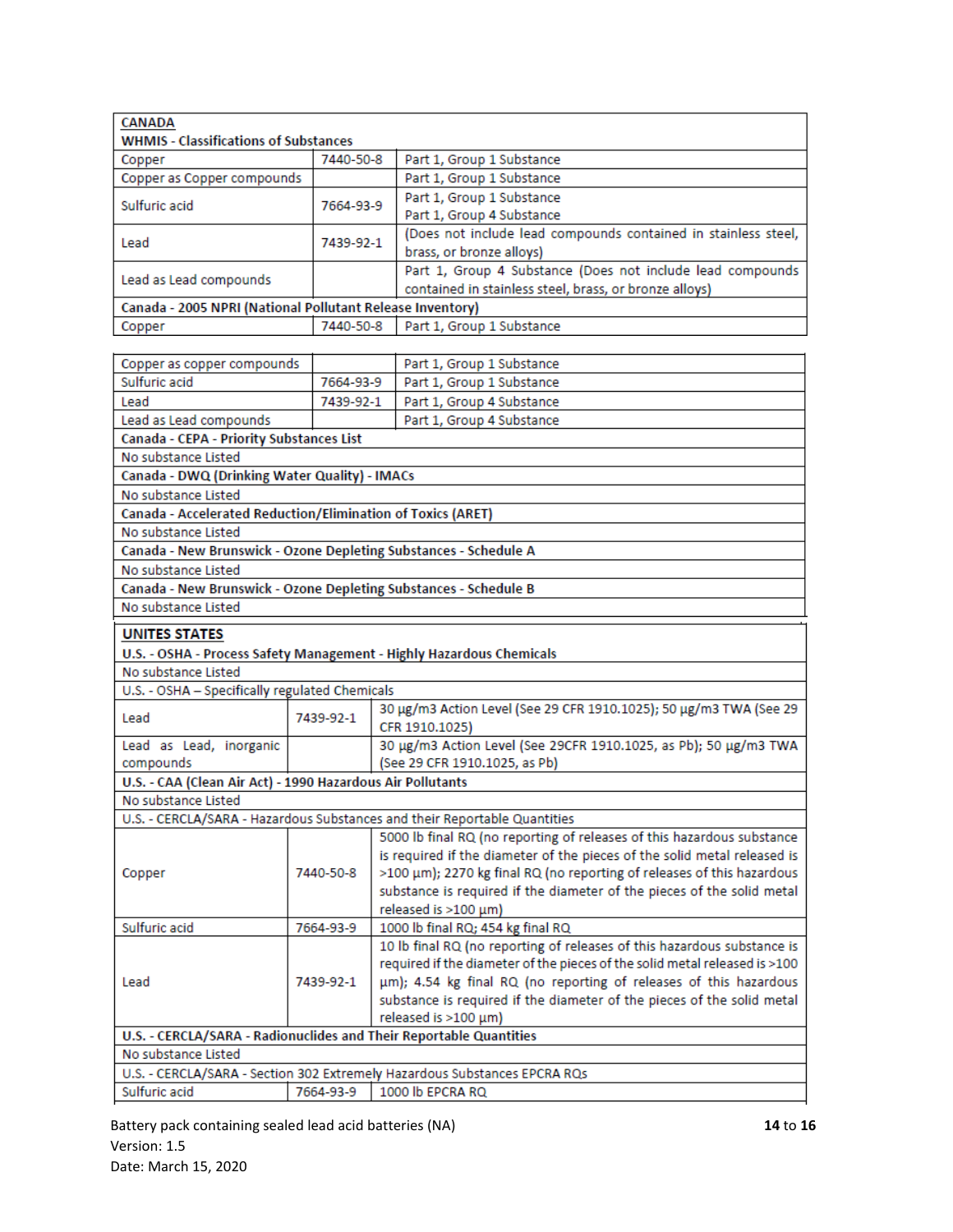| U.S. - CERCLA/SARA - Section 313 - Emission Reporting |           |                                                                                                                                                                                                                                        |  |  |
|-------------------------------------------------------|-----------|----------------------------------------------------------------------------------------------------------------------------------------------------------------------------------------------------------------------------------------|--|--|
| Copper                                                | 7440-50-8 | 1.0 % de minimis concentration                                                                                                                                                                                                         |  |  |
| Copper<br>copper<br>as<br>compounds                   |           | 1.0 % de minimis concentration (This category does not include CAS<br>numbers 147-14-8, 1328-53-6, or 14302-13-7, or<br>copper<br>phthalocyanine compounds that are substituted with only hydrogen<br>and/or chlorine and/or bromine.) |  |  |
| Sulfuric acid                                         | 7664-93-9 | 1.0 % de minimis concentration (acid aerosols including mists, vapors,<br>gas, fog, and other airborne forms of any particle size)                                                                                                     |  |  |
| Lead                                                  | 7439-92-1 | 0.1 % Supplier notification limit; 0.1 % de minimis concentration (when                                                                                                                                                                |  |  |

|                                                             |           | contained in stainless steel, brass, or bronze)                   |  |  |
|-------------------------------------------------------------|-----------|-------------------------------------------------------------------|--|--|
| Lead as Lead, inorganic                                     |           | 0.1 % Supplier notification limit                                 |  |  |
| compounds                                                   |           | (Chemical Category N420)                                          |  |  |
| U.S. - CERCLA/SARA - Section 313 - PBT Chemical Listing     |           |                                                                   |  |  |
| Lead                                                        | 7439-92-1 | 100 lb RT (this lower threshold does not apply to lead when it is |  |  |
|                                                             |           | contained in stainless steel, brass or bronze alloy)              |  |  |
| Lead as Lead compounds                                      |           | 100 lb RT                                                         |  |  |
| U.S. - California - Proposition 65 - Carcinogens List       |           |                                                                   |  |  |
| Lead                                                        | 7439-92-1 | carcinogen, initial date 10/1/92                                  |  |  |
| Lead as Lead compounds                                      |           | carcinogen, initial date 10/1/92                                  |  |  |
| U.S. - California - Proposition 65 - Developmental Toxicity |           |                                                                   |  |  |
| Lead                                                        | 7439-92-1 | developmental toxicity, initial date 2/27/87                      |  |  |
| Lead as Lead, inorganic                                     |           | developmental toxicity, initial date 2/27/87                      |  |  |
| compounds                                                   |           |                                                                   |  |  |

| U.S. - California - Proposition 65 - Maximum Allowable Dose Levels (MADL) |           |                                                                |  |  |
|---------------------------------------------------------------------------|-----------|----------------------------------------------------------------|--|--|
| Lead                                                                      | 7439-92-1 | $0.5 \mu$ g/day MADL                                           |  |  |
| U.S. - California - Proposition 65 - No Significant Risk Levels (NSRL)    |           |                                                                |  |  |
| Lead                                                                      | 7439-92-1 | 15 μg/day NSRL (oral)                                          |  |  |
| U.S. - California - Proposition 65 - Reproductive Toxicity - Female       |           |                                                                |  |  |
| Lead                                                                      |           | 7439-92-1   female reproductive toxicity, initial date 2/27/87 |  |  |
| U.S. - California - Proposition 65 - Reproductive Toxicity - Male         |           |                                                                |  |  |
| Lead                                                                      | 7439-92-1 | male reproductive toxicity, initial date 2/27/87               |  |  |

# **California Proposition 65 Warning Statement For California Residents**

WARNING: The battery in this product can expose you to chemicals including lead and lead compounds, which is known to the State of California to cause cancer and birth defects or other reproductive harm. For more information go to **www.P65Warnings.ca.gov**

See Safety Data Sheet for more information. Safety Data sheets are available at: **www.apc.com/us/en/who-weare/sustainability/battery-safety/battery-compliance.jsp**

## **15.2 Chemical Safety Assessment**

This product contains substances for which Chemical Safety Assessments are still required.